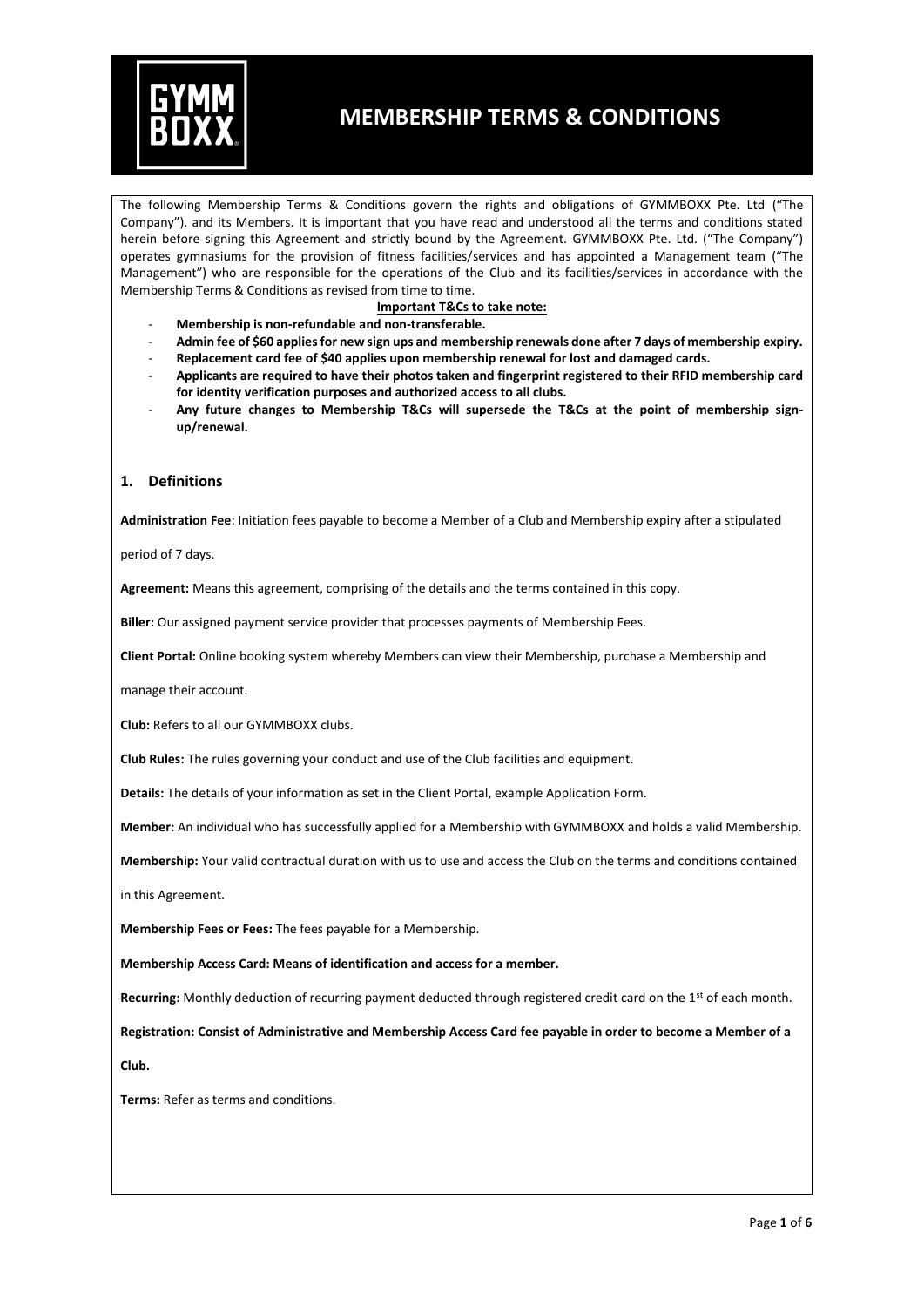

### **2. Membership**

- 2.1 By submitting your Membership application, you have confirmed that the required personal information given to us is true, accurate and consent to the collection, use, and disclosure of the personal data provided for purposes stated by GYMMBOXX. You agree to inform us promptly of any change to your payment details or personal information you have provided.
- 2.2 Upon acceptance, the Member will be issued with a Membership Access Card to the individual who applied for a Membership and/or GYMMBOXX Personal Training Services. If a Membership Access Card is lost or misplaced, the Management will issue a replacement card at a replacement fee subject to changes by the Management.
- 2.3 I hereby grant GYMMBOXX the right and permission to take the applicant's profile photo (full face shot) as part of the Membership application process. This photo will be used for identity verification for access to GYMMBOXX facilities/services. Failure to grant permission, will result in a non-approval of your membership application.
- 2.4 A valid Membership access card is required for access to GYMMBOXX facilities/services within operating hours during their Membership period except unless otherwise stated in their sign-up terms and conditions.
- 2.5 Membership is personal to the Member and is non-assignable, non-transferable and non-refundable. You agree that you will not loan your Membership Access Card to anyone else and will subject to Final warning/Termination of your Membership access.
- 2.6 Upon completion of the Membership application, Members will be responsible for keeping track of their own Membership expiry date and renew before expiry. Members shall bear all fees incurred during renewal, not limited to Membership Access Card/Administration fees for expired Membership after the 7 days grace period.
- 2.7 Memberships/Personal Training services are available to individuals who have attained a minimum age of 13 years. Parent/Guardian consent however is required for individuals aged 16 years and below to enter into a Membership Agreement and agree to accept responsibility to ensure the Member complies with all the terms and conditions stated in this Agreement.
- 2.8 The Management reserves the right to accept or reject an application for Membership to the Club for any reason whatsoever. Members are subjected to the Club Rules in force and agree to use the gym facilities/equipment in the proper manner. We are not liable for any injury you suffer through the incorrect use of our equipment/facilities and equipment that are placed under maintenance. Failure to take due care of all our equipment/facilities, you will be responsible and liable for damages caused through your negligent use.

#### **3. Fees**

- 3.1 By accepting the terms, you agree to pay the dues and fees as stated on the Membership/Personal Training services Sign-Up/Renewal including Membership Access Card/Administration Fees for a new Applicant and a Member who renews his/her Memberships after the expiry date.
- 3.2 All fees paid are non-refundable unless otherwise stipulated in this Agreement.
- 3.3 You will be billed a pro-rated Membership fee upon signing up our monthly recurring plan (Inclusive of Administration fee)on any date of the month. Thereafter, a full monthly recurring Membership fee with a monthly direct debit/credit card auto pay are payable regardless of whether you use the facilities of the Club. Provided that you are not in default of this Agreement and subject to the Terms herein, your Membership will automatically renew monthly (1st day of the month) through the credit or debit account indicated and authorised by you at the rate indicated on our Membership price list unless the rate is revised in accordance with the terms of this Agreement.
- 3.4 Any fees paid by direct debit will be through our payment service provider also known as Biller, not GYMMBOXX.
- 3.5 By nominating a credit or debit account, you authorise our Biller, to deduct from that account all Fees and other charges you are responsible for under this Agreement. The Fees will be debited from the credit or debit account authorised by you or the Club cancels the arrangement by notifying our credit provider.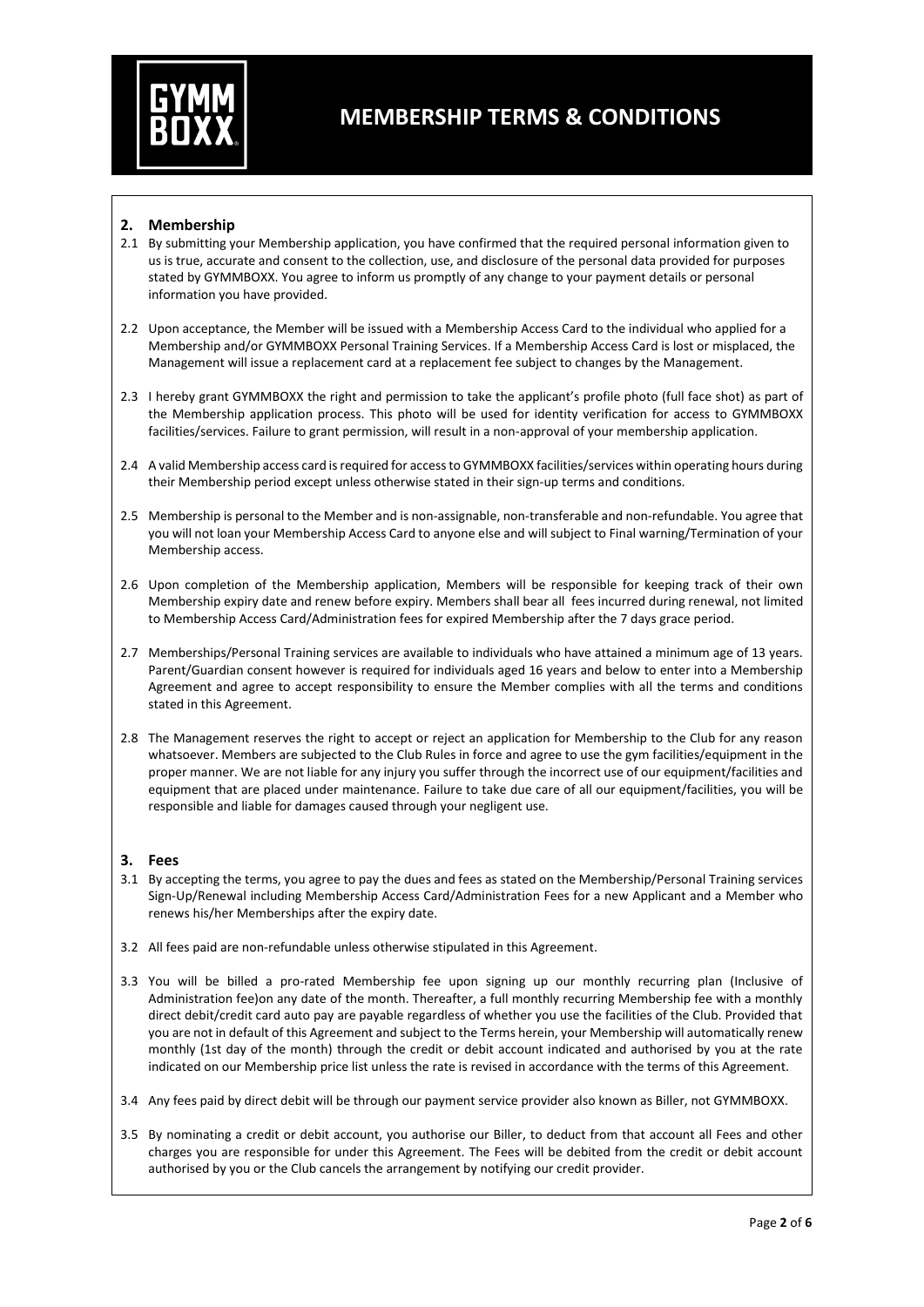

- 3.6 It is your full responsibility to maintain your account details up to date and ensure sufficient funds are in the nominated account or your debit/credit card is valid with a sufficient credit limit when the monthly payments are due and if a debit/charge is unsuccessful you will be responsible for any and all administration fees and/or collection fees that may be imposed.
- 3.7 If you do not make any payment when it is due, you could be refused entry to all our Clubs and your Membership may be suspended until all outstanding amounts have been fully paid.
- 3.8 The Management reserves the right to introduce and reviews the prices and categories of Memberships, Personal Training services, and administration fess periodically and changes them from time to time.
- 3.9 In the event there is a revise in Membership Fees, a prior notice of at least seven (7) days will be given to you through the contact method you have provided to us (default via email). If you do not accept the revision in your Membership Fees, you may cancel your Membership otherwise you will be required to pay the revised Membership Fees from the date the change becomes effective and your credit or debit account will be amended accordingly (For Recurring payment only).

### **4. Membership Hibernation**

- 4.1 In the event of extenuating circumstances which may force any Member to be unable to use the Gym's facilities for a short period of time, the said Member may request to temporarily hibernate his or her Membership account for a specific period to accommodate for this disruption to his or her regular Membership with a Hibernation fee.
- 4.2 Members must submit a Customer Care Request Form and provide relevant document(s) at least three (3) working days prior to the intended start date of account hibernation is required.
- 4.3 The minimum period of Hibernation must be for a period of not less than one (1) month upon Management's approval of the Hibernation request. A Hibernation Fee of \$20 per month will be charged. No refund will be issue for unused hibernation days should you decided to start using your membership and end your hibernation prior to the initial end date for your hibernation period.
- 4.4 Strictly no other provisions or exceptions to this clause shall be processed by the Management.

#### **5. Membership Cancellation**

5.1 If you wish to cancel your Recurring Membership that is still within the validity period, you may inform the Club by writing in an email to [enquiries@gymmboxx.com,](mailto:enquiries@gymmboxx.com) at least 3 working days in advance. Cancellation will be effective after your commitment period ends (For monthly recurring only).

- 5.2 All outstanding Fees must be paid before the cancellation of your Membership can be processed.
- 5.3 All Fees paid prior cancellation, are non-refundable unless otherwise stipulated in this Agreement.

#### **6. Membership Termination**

6.1 Under this Agreement, the Management may terminate your Membership and may ban the Member from accessing GYMMBOXX facilities/services indefinitely without notice and with immediate effect:

- i. If the Member breaches any obligation under Agreement.
- ii. If the Member's conduct is deemed to be injurious to the character or interests of GYMMBOXX; OR
- iii. If the Management is of the opinion that the Member is not a suitable individual for continued Membership.

6.2 All decisions of the Management on Membership Termination / Ban are final and binding.

6.3 A Member whose Membership is terminated by the Management shall forfeit all the privileges of Membership with immediate effect and no refund of Fees paid will be given to the Member.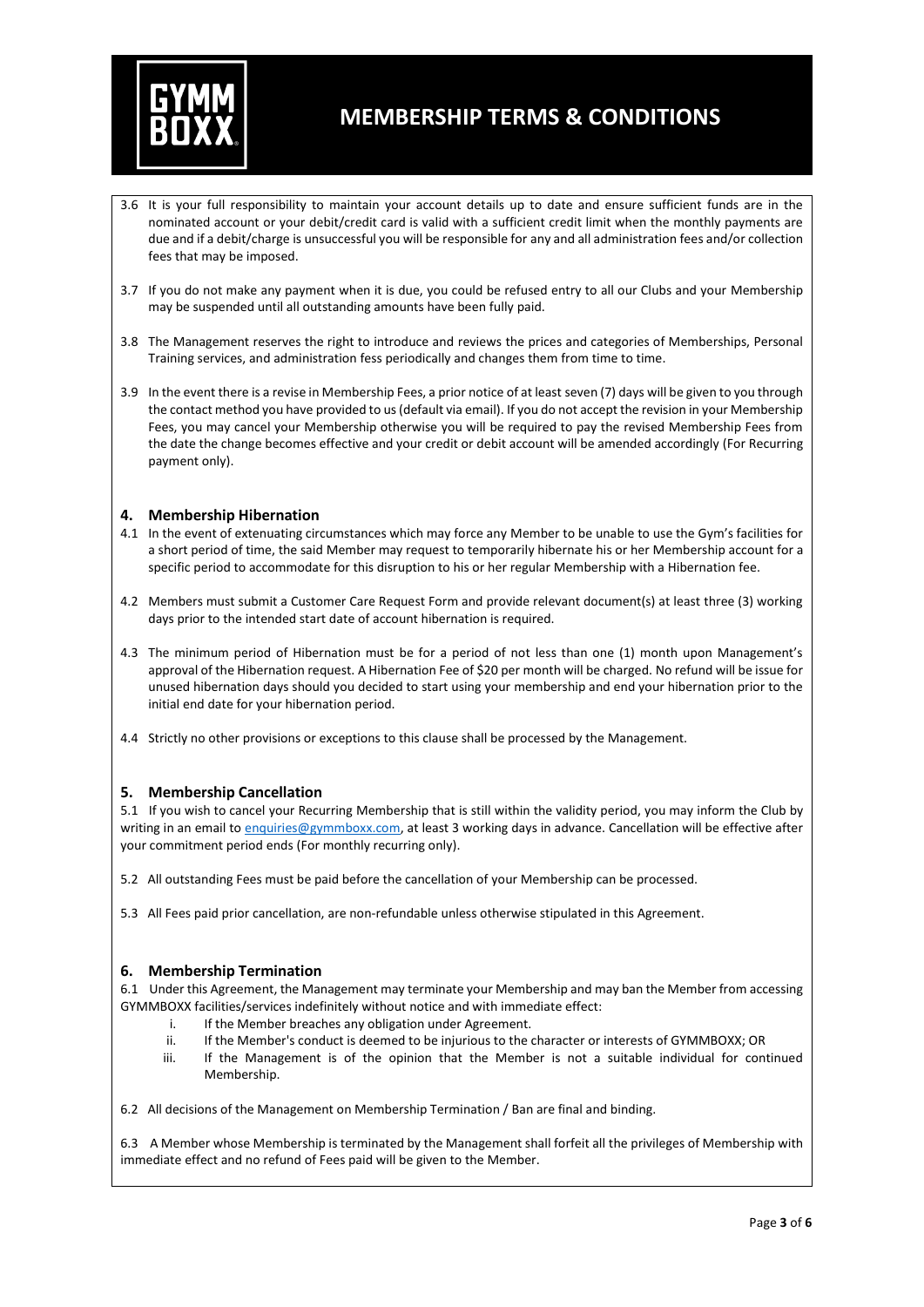

6.4. Upon the termination of his/her Membership, the Member shall settle any outstanding debts owed to GYMMBOXX with immediate effect.

### **7. Gym Rules & Regulations**

7.1 All Members are to abide by the Gym Rules & Regulations and/or instruction(s) given by GYMMBOXX staff. The Gym Rules & Regulations are as follows which may be amended from time to time by the Management:

### **1. Keep the gym clean**

- While in the facility, a towel is needed at all times. Use it where you have contact with the upholstery. Wipe your perspiration after use.
- Liquids which are not secured in any forms of a container (i.e. possess the risk of spilling) is not allowed in the gym.
- No eating is allowed in the exercise zones.
- Be considerate and keep all areas after use clean for the common benefit of everyone.

#### **2. Respect the gym**

Any forms of vandalism on the premises will be reported to the authorities.

#### **3. Use equipment responsibly**

- Equipment must be used for intended purposes in accordance with safety regulations and instructions. As a user, you are fully responsible for the loss and/or damage to any exercise equipment and/or facilities arising from the course of your usage.
- Exercise control when using equipment to prevent disturbance to other users and minimize damage to the equipment.
- Usage of lifting chalk (including liquid chalk) or powder is not allowed.

#### **4. Stay safe**

- Use equipment in accordance with safety regulations and instructions. Exercises that may endanger oneself and/or others are prohibited.
- Leave bags/bulky items in designated areas (lockers and storage cubicles) in order to prevent tripping hazards.

#### **5. Dress appropriately**

• Appropriate sports/exercise attire (including shoes) as deemed appropriate by GYMMBOXX staff is required at all times i**n accordance to the Gym Attire Rules.**

#### **6. Non-commercial activities only**

- Touting, soliciting and unauthorized training is not allowed within the premises.
- Photography/Videography for commercial purposes is prohibited unless authorized.

#### **7. Be courteous**

- Do not hog any equipment and/or facilities on the premises. You are obliged to share equipment/or facilities with other users where reasonable and appropriate.
- Re-rack and return all weights and equipment after usage.
- Do not grunt and groan excessively.
- Any forms of violence and harassment within the premises is prohibited. You may approach the gym staff for mediation if necessary.
- Leave bags/bulky items in designated areas (lockers and storage cubicles) to avoid cluttering up shared spaces within the gym.

7.2. Failure to abide by the Gym Rules & Regulations may result in the termination of a Member's Membership/Services, and such Member may also be banned from accessing GYMMBOXX facilities/services.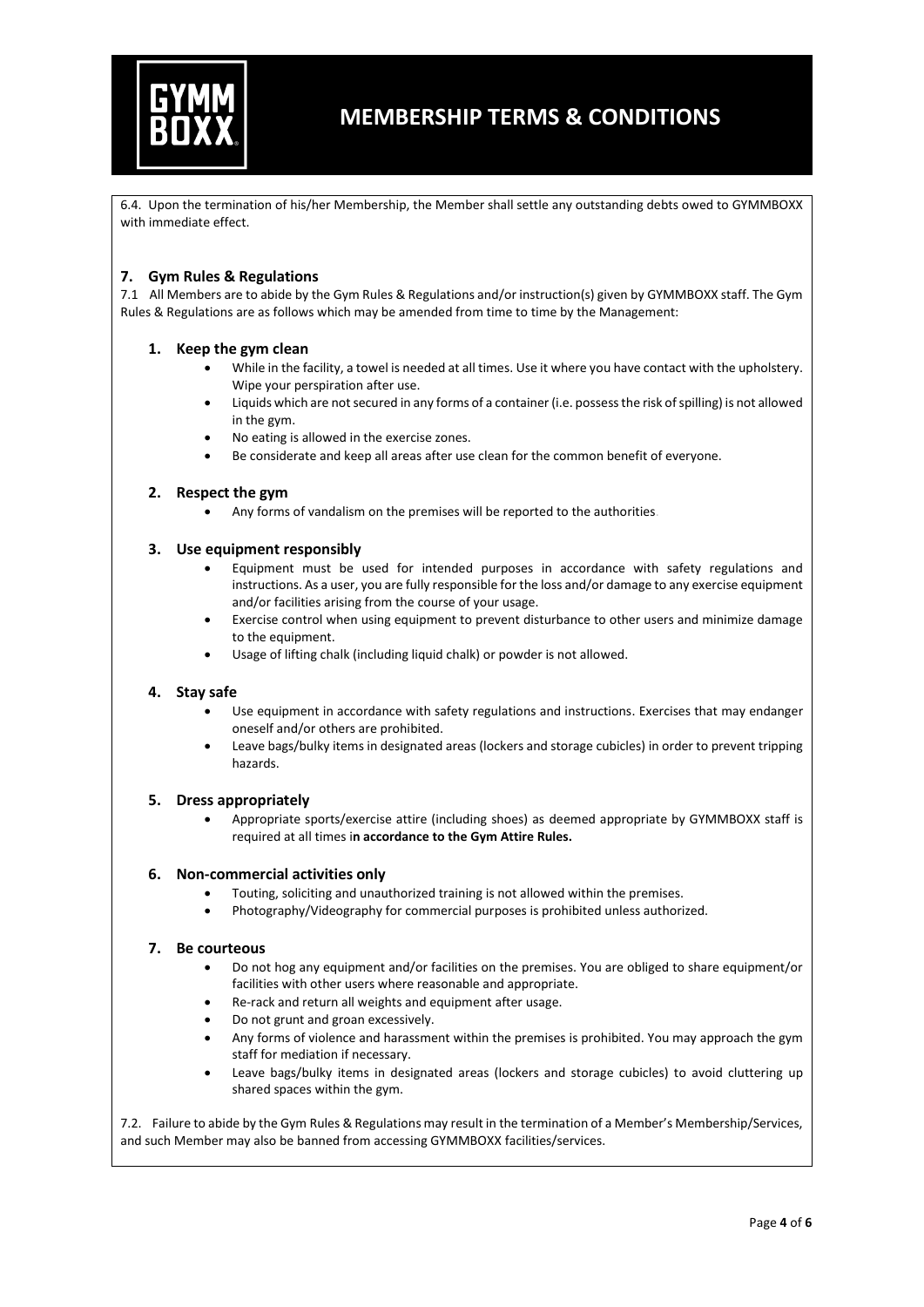

### **8. Limitation of Liability**

8.1. By utilising the facilities of GYMMBOXX and/or participating in Personal Training, the Member warrants and represents that he/she is in good physical condition to engage in the usage of GYMMBOXX facilities/Personal Training services. Members are strongly encouraged to seek medical advice and clearance before engaging in the usage of GYMBOXX facilities/Personal Training services.

8.2. The Company shall not be responsible for any claims, demands, injuries, damages, or actions for negligence arising on account of death or due to injury, loss, damage or theft to a Member's person or property arising out of, or in connection with the usage of GYMMBOXX services, facilities or premises by a Member. The Member hereby holds the Company, its employees and agents harmless of all claims and/or charges which may be brought against them by or on a Member's behalf for any injuries or claims aforementioned.

8.3. Failure to take due care of all our equipment/facilities, you will be responsible and liable for damages caused through your negligent use.

### **9. Privacy & Personal Data**

9.1. GYMMBOXX collects a Member's personal data in accordance with the Singapore's Personal Data Protection Act 2012 ("PDPA") for the following purposes:

- i. Provision of GYMMBOXX services, including the administration of Membership and inquiry;
- ii. Security monitoring;
- iii. Marketing purposes;
- iv. Any other purposes which GYMMBOXX notifies the Member of at the time of obtaining his/her consent.

9.2. Personal data of Members will not be disclosed to third parties without prior consent of the consent. However, the disclosure of personal data to third parties without first obtaining consent, includes, without limitation, the following nonexhaustive cases:

- i. Cases in which disclosure is required or authorized based on applicable laws and/or regulations, including any investigation or proceedings;
- ii. Cases in which disclosure is necessary to respond to an emergency that threatens the life, health or safety of the Member or other individual(s);
- iii. Where disclosure of personal data without consent is permitted by the PDPA or by law.

9.3. GYMMBOXX will put in place reasonable arrangements to ensure that Members' personal data are adequately protected and secured against unauthorized access and usage.

9.4. True, accurate and complete personal information and supporting documents are required to be provided by the applicant upon Membership and/or GYMMBOXX Personal Training Services application. GYMMBOXX and the Management reserves the right to verify any personal information / supporting documents.

9.5. By submitting the personal data required for a Membership/Personal Training services application, the Applicant or his/her authorized representative undertake and warrant that he/she has the authority to provide personal data to GYMMBOXX and consent to the collection, use, and disclosure of the personal data provided for purposes stated by GYMMBOXX.

9.6. I hereby grant GYMMBOXX permission to use my image, voice, performance and comments for use in any of its programs or publications in conventional and electronic media, including but not limited to print, promotional matter, the internet, social media, video and future media, with or without use of my name. My agreement to appear and/ or perform is voluntary, and I hereby waive all personal claims, causes of action, liabilities or damages against GYMMBOXX and its employees and designees, arising from or in connection with my performance or appearance in the above mentioned.

9.7. I hereby grant GYMMBOXX permission to store my personal data in the form of thumbprint for access control purposes failing which my membership application will be deemed unsuccessful.